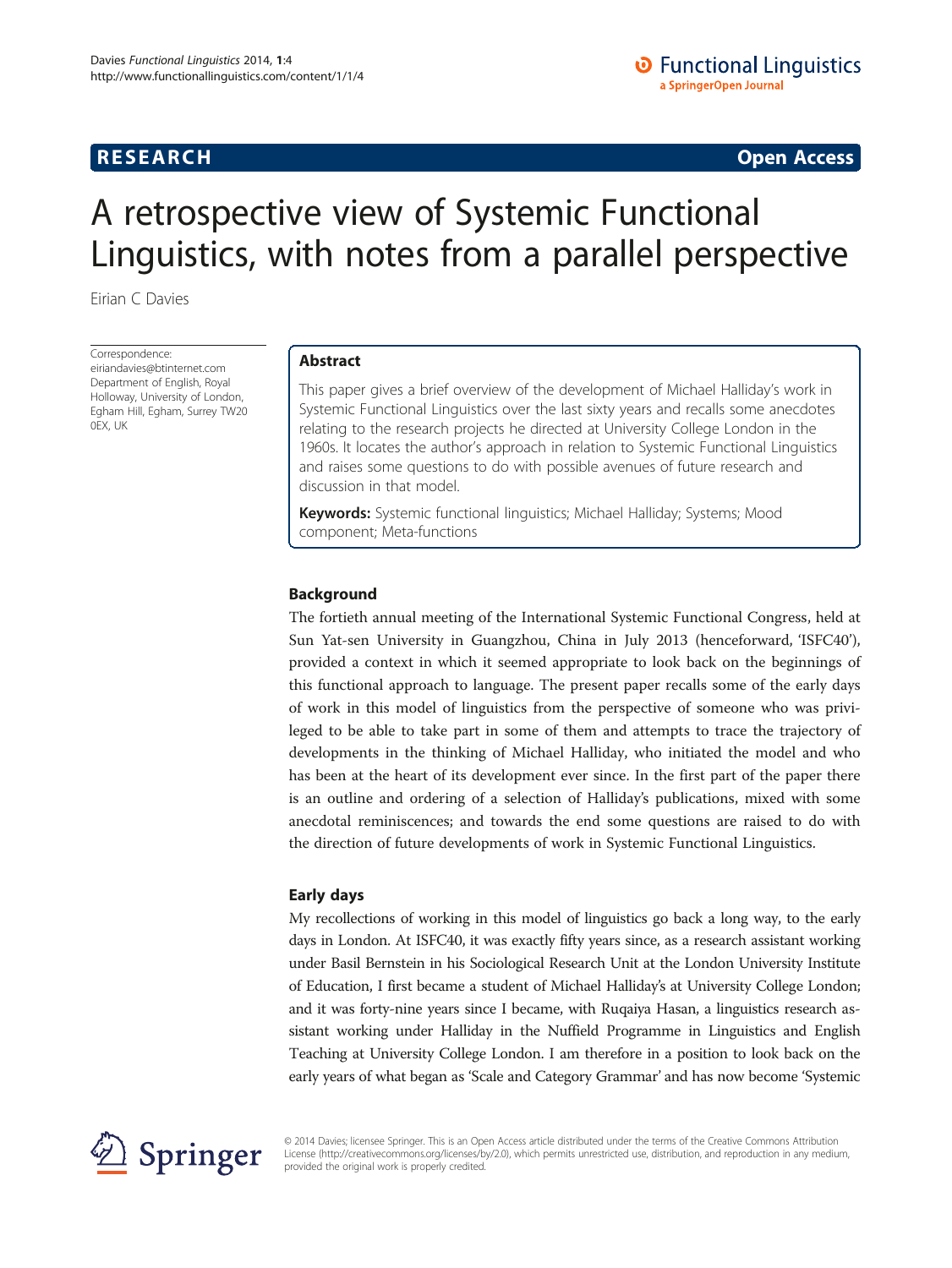Functional Linguistics' (henceforward,'SFL'). I would like to do so both anecdotally and also by considering more seriously some aspects of that span of time and achievement, which has largely overlapped with the establishment of Chomsky's Transformational Grammar (henceforward,'T-G') and related approaches.

To begin anecdotally, work in those early days seemed to be housed either in basements or attics. I remember watching the London Post Office Tower growing to its full height from a skylight window in the Tavistock Square attic in which Bernstein's project began; and Halliday's two projects lived in a basement in Malet Place, just opposite what was then Dillon's Bookshop.

I remember Chomsky's first visit to London. He gave a lecture that we all crowded in to attend and at the end of it Michael Halliday asked him a question, the implication of which was that one of his claims did not hold water. Chomsky's dismissal of this very pertinent challenge was magisterial: 'that is merely a putative counter-example, which does not affect the validity of the argument in any way'. The phrase 'putative counter-example' has stayed with me ever since as a useful summary of the T-G attitude to data. It also led me to see Chomsky himself more in the light of a powerful (and bruising!) rhetorician than the heavy weight logician that he was often presented as being. This is a view that has not diminished with time.

# Development from the 'Scale and Category' model to SFL

In thinking about the development of SFL from Scale and Category Grammar I believe it is relevant to take into account the contemporary influence of work and ideas in T-G. Two aspects of this strike me as particularly interesting. One is the consistent emphasis that Halliday, and SFL generally, have placed on the analysis of real texts, from a wide range of different genres and registers. As a rich, and always growing, source of 'putative counter-examples', this approach challenges, head on, the T-G restriction of focus to the 'native-speaker's intuitions'. This has remained one of the major contrasts between the two schools of linguistic thought over the years, though SFL could be said to occupy the middle ground between T-G and some varieties of 'corpus linguistics' in this respect. It has not rejected testable intuitions that could be supported from textual analysis but it is also by no means an exclusively data driven approach that derives its categories from the statistical analysis of corpora. In as far as there is some movement towards a more functionallyoriented approach in some T-G based studies, such as the analysis of English questions by Robert Fiengo [\(2007](#page-10-0): 146, 170–1), there might now be something more of a move towards developing a consensus that both data and intuitions are needed.

The second aspect relates to Chomsky's concept of 'deep structure'. This had an impact of a more technical kind on Scale and Category: namely, an increasing emphasis on systems, as opposed to structures. Halliday's paper, 'Some notes on "deep" grammar' [\(1966\)](#page-10-0) is seminal in this respect. This shift is of course reflected in the change of name to Systemic Functional Linguistics. But it is worth noting that when the first edition of Halliday's book, Introduction to Functional Grammar (henceforward,'IFG'), appeared in [1985](#page-10-0), the description of English which it gave was expressed almost exclusively in terms of structures, even if a systemic analysis under-pinned it. This is particularly interesting because the book represented his teaching over the intervening years. As he says in the 'Foreword' (ix), 'This book grew out of seventeen pages of class notes'.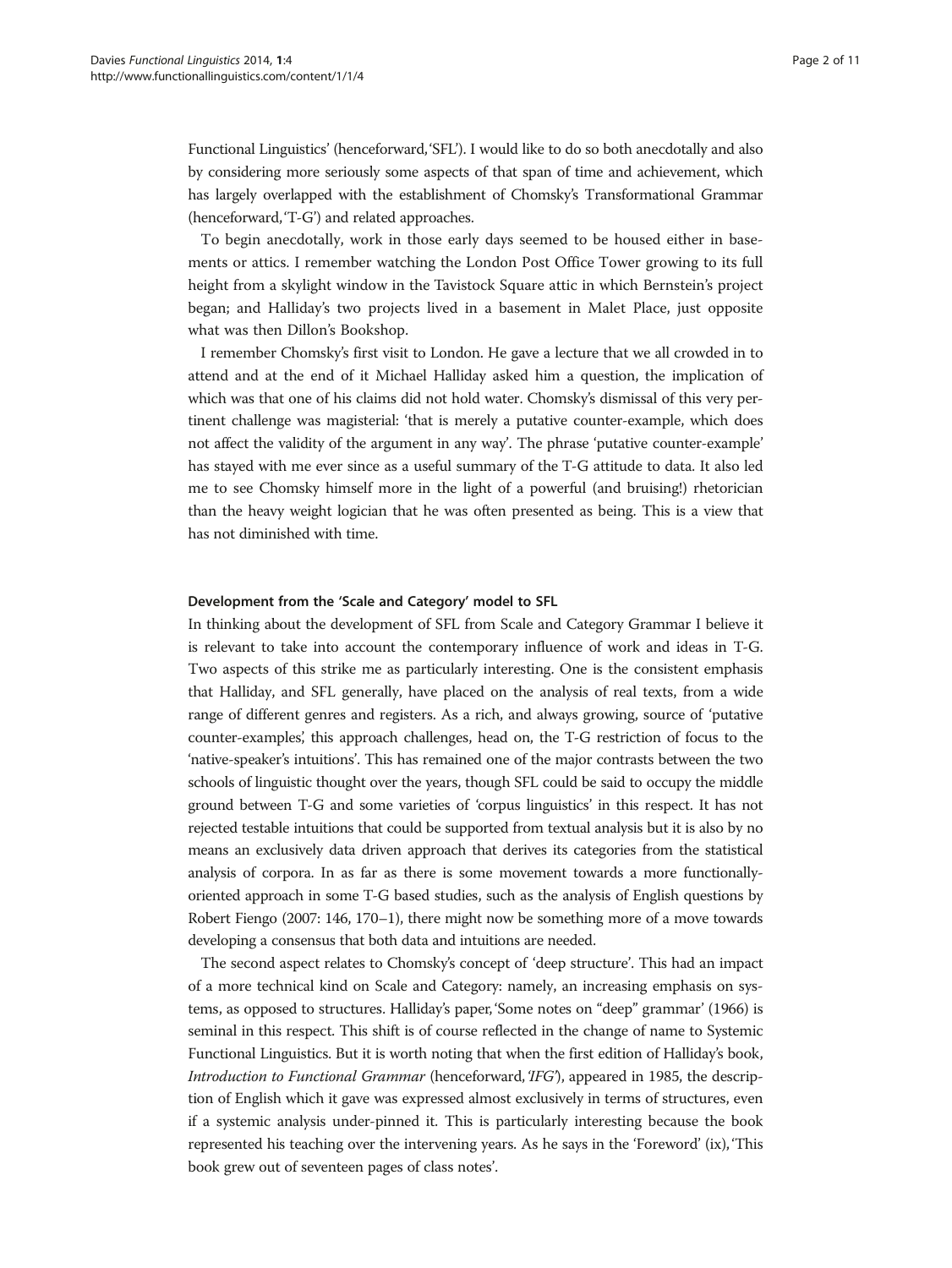#### University College London

Those early days in the UCL Malet Place basement, from 1964 onwards, were very intellectually stimulating. It was during this period, up to the beginning of the seventies, that many of the ideas that have proved lasting in Systemic Linguistics were first established. This is the period in which Halliday's three papers on transitivity and theme in English appeared in the *Journal of Linguistics* [\(1967](#page-10-0)–8) and the later paper on modality and mood in English appeared in Foundations of Language 6 (Halliday [1970b\)](#page-10-0). Taken together, these still form the foundation of a great part of the description in the third (revised) edition of IFG in 2004. It was also the period in which Halliday first put forward his concept of the four meta-functions and the associated four components of the grammar, beginning with his paper, 'Options and Functions in the English Clause' for Brno Studies in English 8 (Halliday [1969\)](#page-10-0) and expanded in the following year in his 'mood' paper and also in the chapter, 'Language Structure and Language Function', in a collection edited by John Lyons (Halliday [1970a\)](#page-10-0). This is one of the key foundations of the model as we know it now. I would also place the main work of Halliday and Hasan's collaboration on their book, Cohesion in English, essentially in this period, even though it was completed and published later (Halliday and Hasan [1976](#page-10-0)).

During this time, again, John Sinclair began implementing Firth's approach to the vocabulary in terms of collocations, by a large scale computational study at the University of Birmingham; and Halliday developed his Edinburgh work on the intonation of English in relation to the grammar, for teaching purposes. The initial recordings of the illustrations for A Course in Spoken English: Intonation (Halliday [1970c\)](#page-10-0) were made then (though later replaced), using a group of native speakers from UCL of whom I was one. There could in my opinion be no clearer indication of the contrast between Halliday's approach and that of Chomsky than the mere existence of this body of work on intonation. As late as 2007 (38–43), Robert Fiengo, a relatively functionally inclined scholar who works within T- G, could claim that intonation is largely a matter of 'affect' and feel free to ignore it in a study of English questions.

### Stages in Halliday's thought and the development of the model

I believe it is not unreasonable to summarize the development of Michael Halliday's work and thought in four main stages, with a possible fifth and sixth (although there is also considerable overlap between them):

#### Beginnings of the model

The first stage,'Scale and Category' as set out in his Word article (Halliday [1961](#page-10-0)) goes back to his (1955) Cambridge PhD study of a late fourteenth century Chinese text, published as a Special Publication of the Philological Society as, The Language of the Chinese "Secret History of the Mongols" (Halliday [1959](#page-10-0)). In this stage we have the overall theoretical framework, including the four categories of 'unit', 'structure', 'class' and 'system', and the three scales of, 'rank' (associated with size of unit); 'delicacy' (associated with progress through a system path and so with increasingly finer distinctions and a greater degree of detail in the description); and 'exponence' (later termed 'realization', following Lamb, and associated with degree of abstract/concrete). It was also at this time that the foundations of Halliday's work on English Intonation were laid. His two pioneering articles, 'The Tones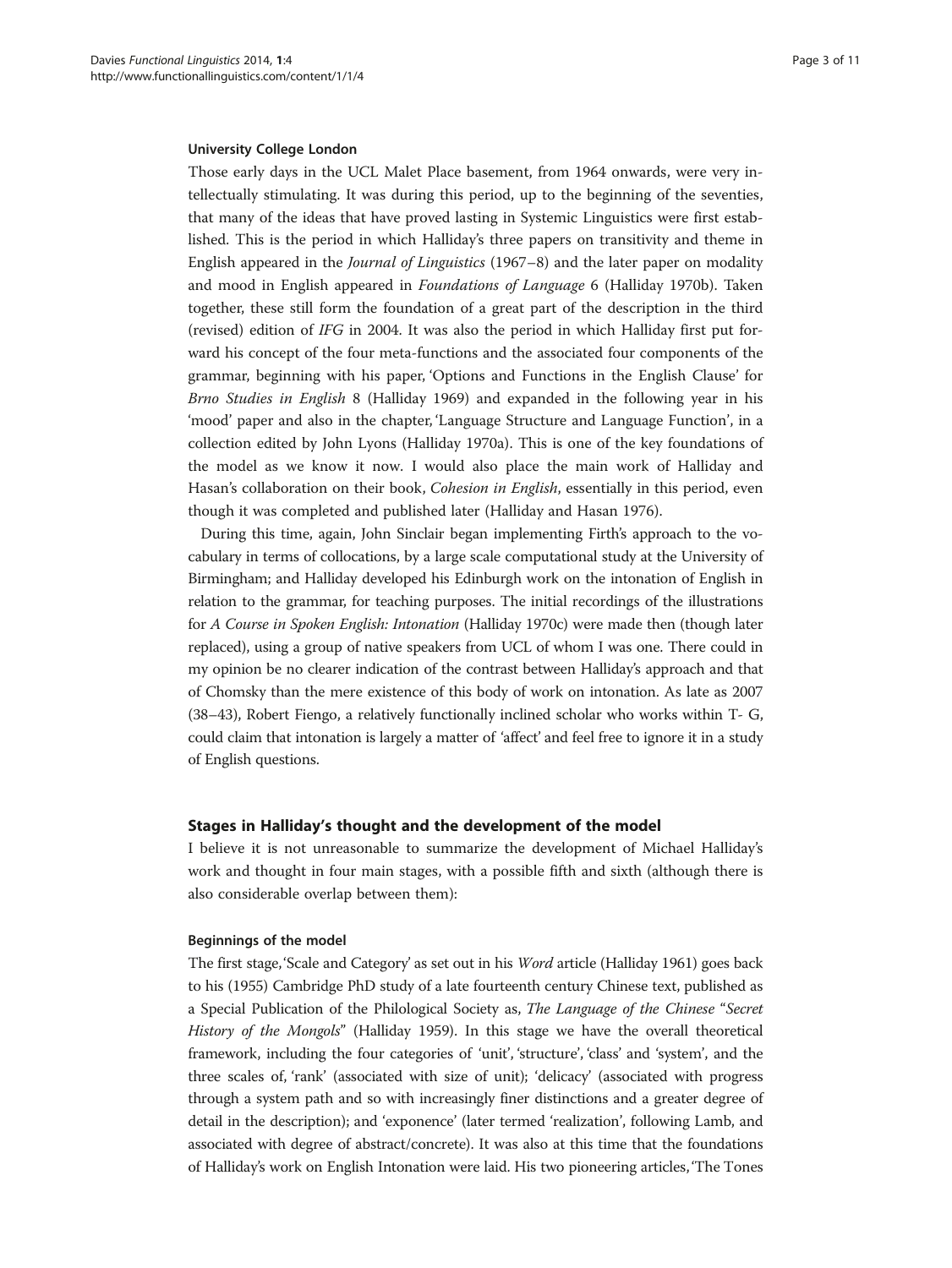of English' and 'Intonation in English Grammar', belong here and were both first published in 1963 (Halliday [1963a](#page-10-0), [1963b](#page-10-0)) Geographically, this stage is associated with a wide range of different places: with The School of Oriental and African Studies in London, where Halliday studied under J.R. Firth; with China, in Beijing, and at Sun Yat-sen University in Guangzhou; with Cambridge, and subsequently with Scotland, at the University of Edinburgh.

Stage 1 is essentially what Halliday brought with him to London in 1963.

# Systemic functional linguistics: the lexico-grammar

The second stage, at University College London, is the one that I have been outlining earlier. It sees a greater emphasis on systems, somewhat at the expense of structures. The three (1967–8) Journal of Linguistics articles on transitivity and theme are expressed and organized chiefly in terms of system networks. This is the stage that sees the establishment of Halliday's multifunctional approach, which has remained central to the model ever since. It is also the period in which Halliday's two major papers on English intonation were brought together and made more generally available in his (Halliday [1967b](#page-10-0)) book, Intonation and Grammar in British English.

# SFL and social semiotics

I would place the beginning of a third stage, in which Halliday published complex ideas to do with social semiotics, essentially at the end of the UCL period and afterwards, from 1971 on. However, the inception of this work can be seen much earlier, in his Inaugural Lecture, as the first Professor of General Linguistics at University College London, later published as, 'Grammar, Society and the Noun' (Halliday [1967a\)](#page-10-0). In that, he set out his own position in relation to Whorf's work and ideas of 'Linguistic relativity' . This third stage shows the influence of Bernstein's work on the relationship between language and social class. Halliday's ([1971b\)](#page-10-0) essay, 'Language in a social perspective' in the Educational Review and his 1972 paper, 'Towards a sociological semantics', both reprinted in his *Explorations in the Functions of Language* ([1973](#page-10-0)), illustrate this, as does his later book, Language as social semiotic ([1978\)](#page-10-0). Halliday's work at this time also shows the influence of Sydney Lamb's development of Stratificational Grammar in relation to the concept of 'realization' and different levels (strata) of abstraction, which represented a development of the scale of exponence. It is the period in which Halliday substantively enters the field of child language development with his analyses of the language of Nigel at 19 months and in which he generally works to expand the perceived relevance of the model. His best known article on literary language, 'Linguistic function and literary style: an enquiry into the language of William Golding's *The Inheritors*', belongs here in terms of publication [\(1971a\)](#page-10-0), although its origin was as a 1965 conference paper in London. The development of a computational approach to the grammar, using systems, in the work of Bill Mann and Christian Matthiessen at the University of Southern California ([1983\)](#page-10-0), which began following guest lectures by Halliday at Stanford University in 1980, is associated with the latter part of this period. Geographically, this stage includes time spent in North America but is also, from 1975, the first of those associated with Australia, at the University of Sydney.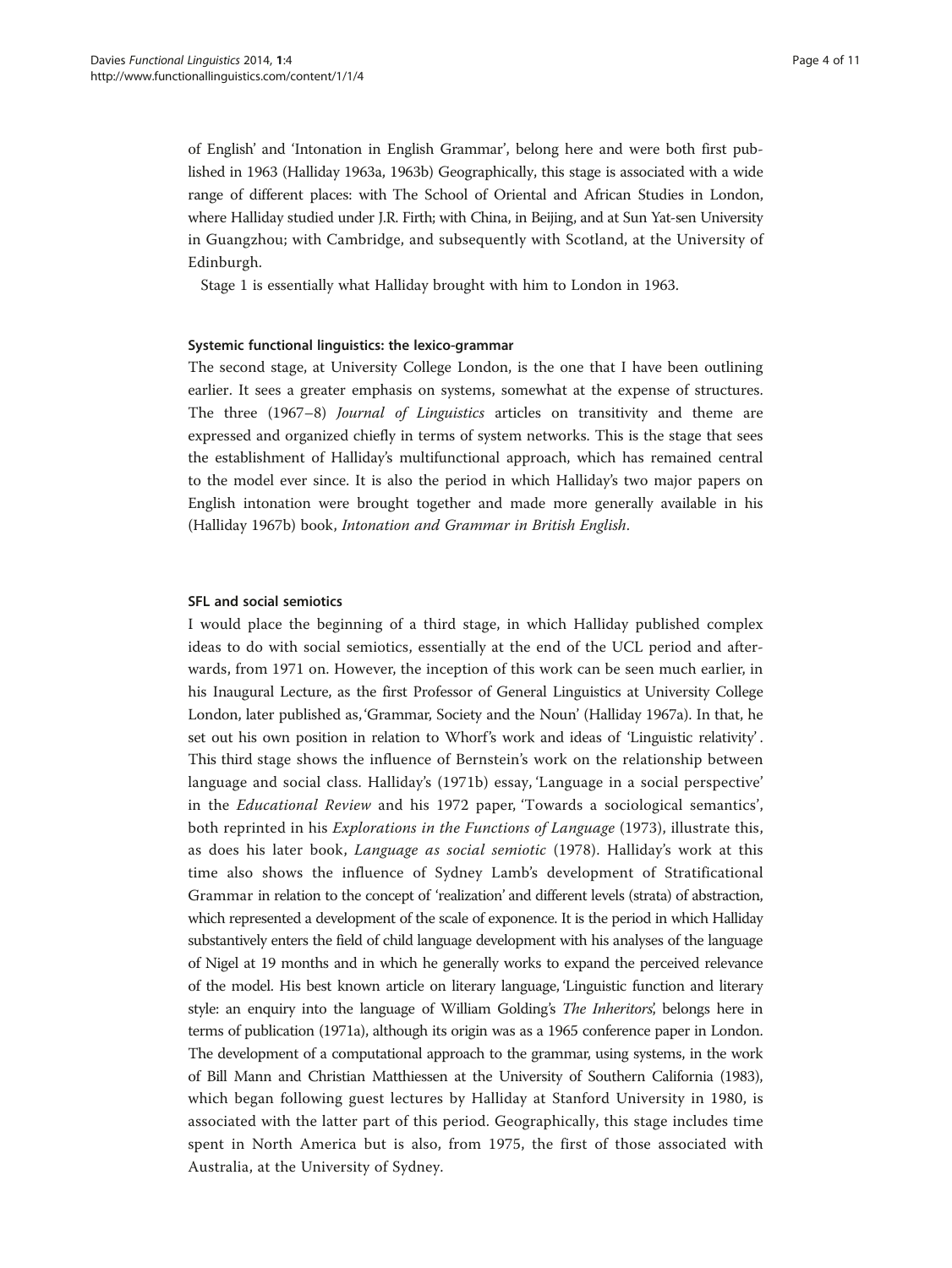#### Return to the lexico-grammar; grammatical metaphors

I would suggest a fourth stage in Halliday's work, beginning with the publication of Introduction to Functional Grammar in 1985 and including its second edition in 1994, which incorporated the concept of 'grammatical metaphors'. This represents a return to an emphasis on descriptive linguistics as such, as distinct from social semiotics. The first two editions of IFG are organized and expressed very largely in terms of structures. In harmony with this return to a structural analysis of texts, there is much further work by Halliday in the description of particular texts and types of texts in different registers, including his ([1985b](#page-10-0)/1989) book, Spoken and Written Language, and several important papers on the language of science, including, 'The Language of Physical Science' (Halliday [1988](#page-10-0)).

### Expansion of systems

Perhaps it would be in order to suggest a fifth stage, of which one major achievement would be the publication of the third edition of IFG in 2004, in collaboration with Christian Matthiessen. If so, this would represent something of a re-visiting and further development of the stage 2 approach, in the sense that there is much more of an explicit account in terms of systems in the third edition of IFG than in either of the two earlier versions. This aspect of the revision and extension is attributed largely to Matthiessen (IFG 3: ix), who draws on some of his specialized computational expertise in this area (cf. Matthiessen, [1995](#page-10-0)). I believe that the forthcoming fourth edition of IFG continues and expands this direction. Another major achievement here is the revision of Halliday's work on intonation in collaboration with Bill Greaves in their (Halliday and Greaves [2008](#page-10-0)), Intonation in the Grammar of English.

# Return to Chinese linguistics

Finally, in view of his opening plenary lecture at the Fortieth International Systemic Functional Linguistics Congress, entitled, 'That Certain Cut: Towards a Characterology of Mandarin Chinese' and his current position as advisor to the Functional Linguistics Institute at Sun Yat-Sen University, it may not be fanciful to suggest a sixth stage in Halliday's work, representing a return to his first love in linguistics: the study of the Chinese languages.

#### Narrow limits of this account

In this grotesquely brief summary I have just sketched the trajectory of some of the theoretical developments made by Michael Halliday himself, and I have purposely left out of account almost everything done by anyone other than him, except in as far as they have been his collaborators in particular publications. This is especially unjust to Ruqaiya Hasan, who has done so much to consolidate and extend the model and three of whose seven volume series of collected works, edited by Jonathan J. Webster and published by Equinox, have now appeared [\(2005,2009,2011\)](#page-10-0). It is also unjust to Matthiessen, with, for example, his ([1995](#page-10-0)) monumental work on English systems, and Martin, with his [\(1992](#page-10-0)) and later work on discourse and genre, and on 'Appraisal Theory' with White ([2005](#page-10-0)).

Purely for reasons of space, I have mentioned little of the work of the Birmingham 'school' and none of that at Cardiff, for example, Fawcett [\(2000/2010](#page-10-0)), both of which have extended the range of SFL. I have also not referred to the debates concerning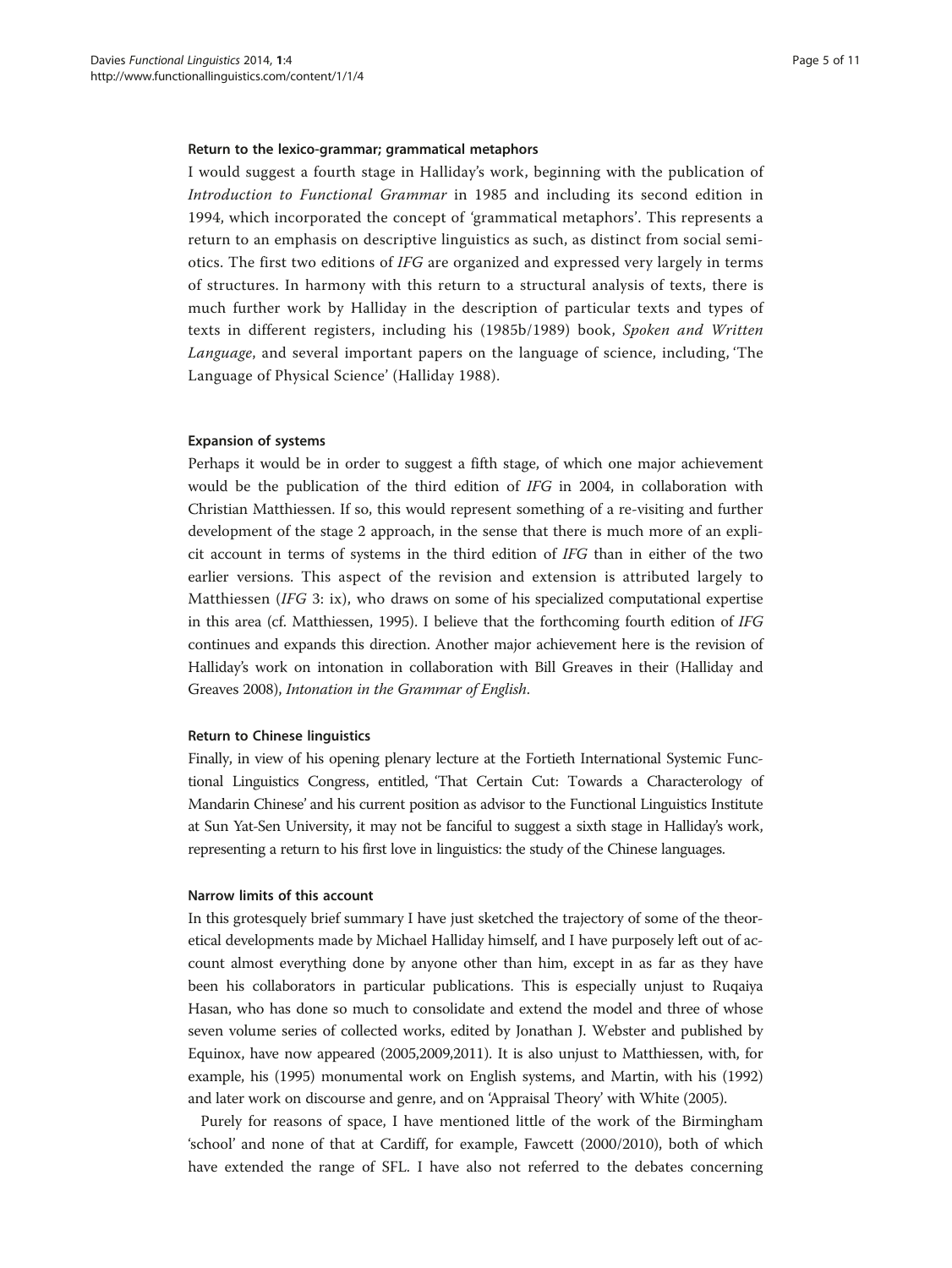theme and the nature of the register/genre distinction, or indeed the huge amount of work carried out by scholars all over the world in applying SFL to different kinds of texts, for a wide range of particular purposes. The theme of ISFC40 was, 'Broadening the Path'; but it is immediately clear, even within the confines that I have set myself, how 'broad' the path of SFL already is.

# Discussion: suggestions for further debate in SFL

### Standpoint and background of author in relation to SFL model

The remarks that follow are geared to some core theoretical aspects of SFL, as opposed to its applications. They should be seen as made from the standpoint of a friendly fellow-searcher after understanding: someone whose research began within SFL but has become less centrally related to it over time, though I have taught both undergraduate and postgraduate courses using SFL approaches and materials, including different editions of IFG. Let me briefly sketch the nature of my research connections with SFL. My original involvement in the UCL research programme led me to an early exploration of comment adjuncts (Davies [1967\)](#page-9-0) along lines that were not then standard, although later partly adopted in SFL, and to some attempts to set out what was then the standard account of elements of clause structure (Davies [1968b\)](#page-9-0) and the relation of the model to other linguistic theories (Davies [1968a\)](#page-9-0). From 1967, when I left London for Cardiff University, I was working on an interactional role theory approach to the deep grammar of mood and condition in English. This issued in a dissertation (1976) and a later book (Davies [1979\)](#page-9-0) which made some fairly substantial theoretical departures from the SFL model and proposed some different components in the grammar, notably one of 'telling', but still used systems to set out some of the surface grammar complexities of English interrogatives.

Perhaps on this basis it was included in the bibliography of the first edition of IFG in 1985; and some papers of mine are cited under 'Further Reading' for the chapter on the interpersonal component in the second edition in 1994, including one on modal verbs (Davies [1988a\)](#page-9-0) in which I again used systems. But subsequently I have developed an approach in terms of set theory and operators, first sketched in my 1979 book, and have used it to develop the different components proposed there: in particular those of 'knowledge' (Davies [2001\)](#page-10-0) and 'telling' (Davies [2006\)](#page-10-0). In a later paper (Davies [2012](#page-10-0): 237– 238,240–245, 249–250) I have moved towards proposing a different 'entry', in terms of a model of interaction with factors in the existing Common Ground, to an area that is close to the textual meta-function in SFL and again involves telling. Telling is seen as what is done with reality (events and states of affairs, knowledge of them and decisions and wishes about them) to construct and present language for use between people in interaction. It is the only purely linguistic, and the only essential, meta-function and operates on those of decision and knowledge (which partly correspond to the interactional and experiential meta-functions in SFL). This is the 'parallel perspective' of my title.

#### Three suggested topics

I would like to suggest that some of the major theoretical issues which have been raised by what I regard as Halliday's seminal insights should remain open to further debate and investigation. I believe that one respect in which SFL could be broadened now would be to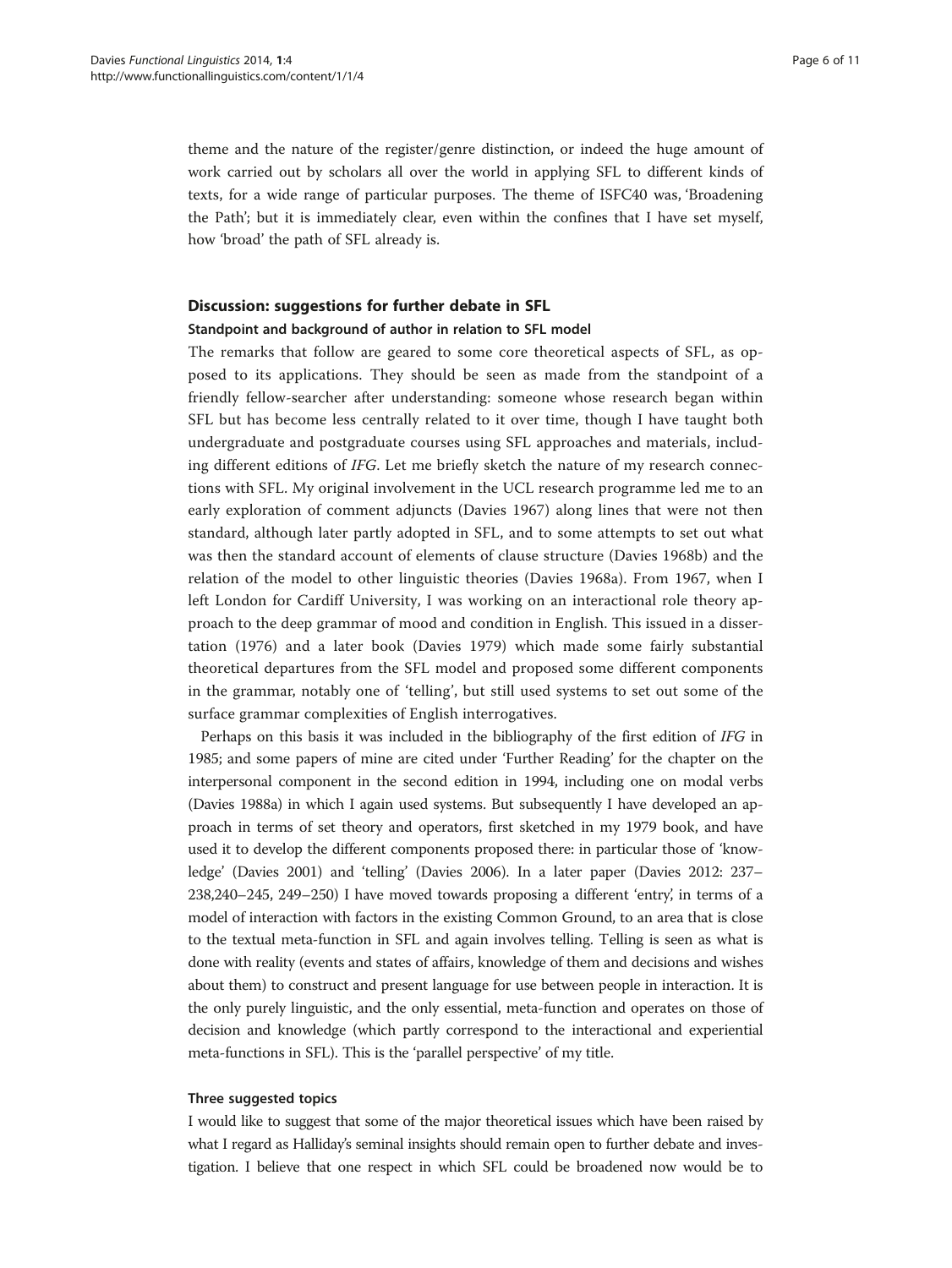explore links with other approaches and I want to indicate briefly three major topics on which I believe the theoretical discussion should be seen as still open.

# Grammar and discourse

The first of these concerns the linguistics/pragmatics interface and the relationship between grammar and discourse. Put briefly, this latter is presented as a seamless transition in Halliday's account, which uses categories, such as 'exchange', derived from discourse as the foundation of his analysis of the mood component in the grammar. He earlier maintained that discourse was not merely a 'larger form of grammar' but involved different kinds of organization; but it might be claimed that his treatment of the mood system has some tendency to treat this aspect of grammar as a 'smaller form of discourse'. In one sense, Sinclair and Coulthard [\(1975\)](#page-10-0) could be said to have done something comparable (though in the opposite direction) by extending the use of categories designed originally for grammatical analysis (such as the rank scale) to the analysis of discourse.

An alternative to both these approaches would be to see the interface between grammar and discourse as a location for 'changing gear': moving from one type of category to another related type, which is differently constituted. This is more the approach taken in formal grammars, with their division between syntax and pragmatics, and it is also something that I have tried to do (Davies [1979:](#page-9-0) chapter 2, [1985, 1988b](#page-9-0)) with the notion of categories of 'significance', seen as derived from the combination of linguistic and extra-linguistic meanings. It seems to me that this is an area with which SFL might re-engage.

#### Identity and number of the meta-functions

A second major issue, in my view, is the question of the identity and the number of the meta- functions, and their associated components in the grammar. Here, not only 'theme' but also the 'logical component' have perhaps not yet reached their final versions; and the question of whether the latter should be separately established at all may be open to further debate. There are also issues involving the status of the 'Subject' element. In the mood component, this is treated (together with the Finite) as a constituent of the Mood element; but under theme, it is the question of whether or not the Subject, as a separately established element, combines with the topical Theme that gives marked/unmarked theme selection status to the (declarative) clause (Halliday & Matthiessen, [2004:](#page-10-0) 73–74, 80). In this way, the Subject element of structure has more of an independent existence in the theme component of the grammar than in that of mood; and the same is true of transitivity, where the Subject may combine with a wide range of different roles, varying, for example, from Actor to Carrier. The Subject seems to be treated as being at a different level of abstraction in the mood component as compared with theme and transitivity. If a full description of the clause consists in bringing together its description in terms of all the components of the grammar, how does a part of an element of one kind (the Subject as part of the Mood element) combine with the whole of an element of a different kind, such as Theme or Actor? This leads in to questions to do with the relationships between the different grammatical components and their contrastive delineations. The development of the concept of a multiplicity of functions, operating simultaneously and relating to different areas of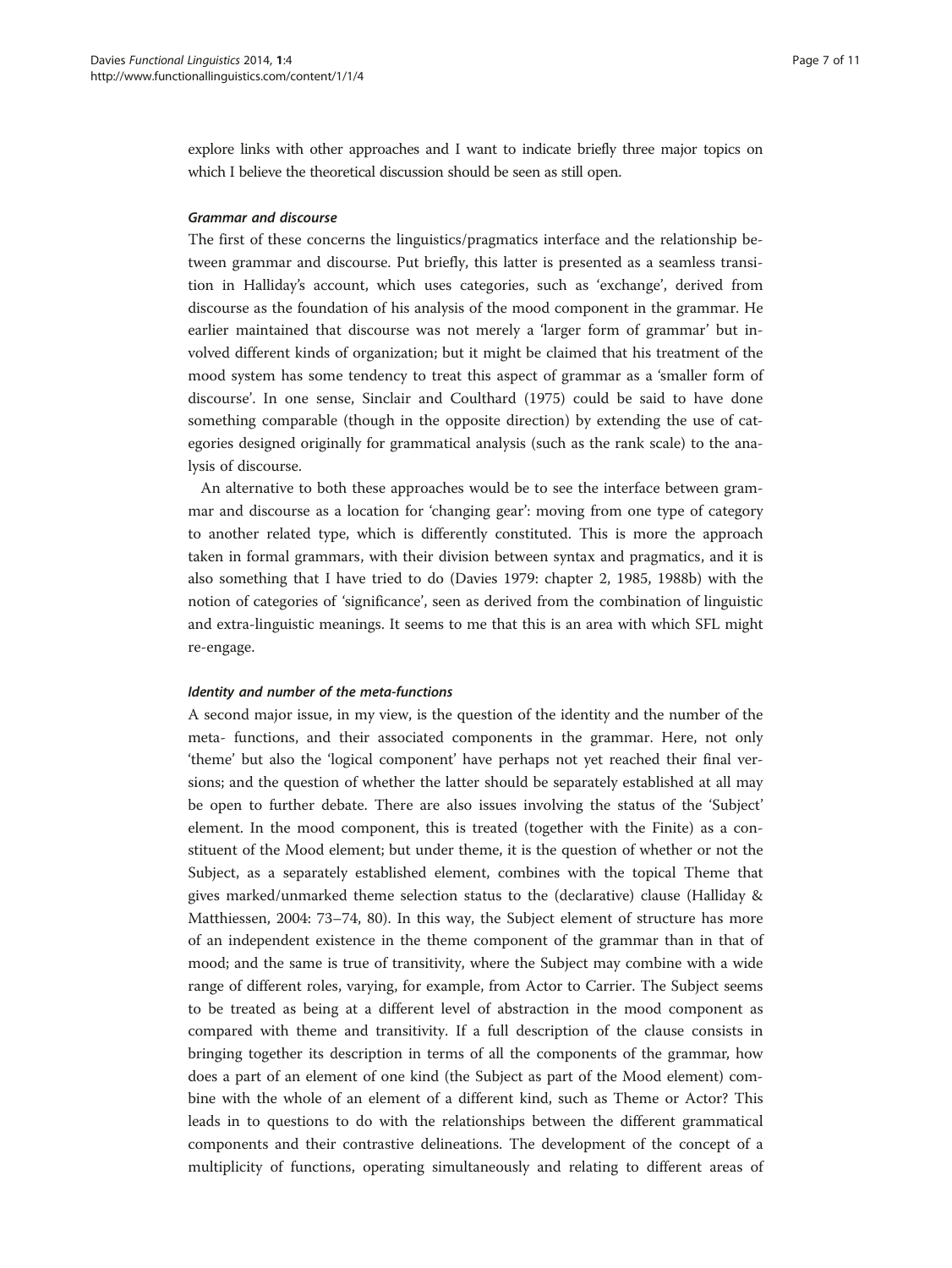lexico-grammatical organization, has always seemed to me to be one of Halliday's most fruitful contributions to linguistic theory. But belief in multi-functionalism, which I share, need not mean that the currently established components should always remain exactly as they now stand, in every respect.

# The role of systems in the model

There is a third, very major, topic that I believe would benefit from more open discussion. This is the role of systems in the model. In Halliday's 'deep' grammar paper, systems and structures are initially presented as being at the same level of abstraction: equally 'deep' as compared, respectively, with the more surface categories of paradigm and syntagm (Halliday [1966:](#page-10-0) 60). However, as the paper develops, 'some possible consequences of regarding systemic description as the underlying form of representation' are considered (62–63), one of which would be that, 'that part of the grammar which is … "closest to" the semantics may be represented in terms of systemic features'. 'Structure would then appear as the realization of complexes of systemic features' (63).

This second position is adopted in 'Notes on transitivity and theme in English' (Halliday [1967c](#page-9-0): 37) and thereafter. In IFG 3, structural configurations are specifically presented as less 'deep' than terms in systems, in the sense that the former are shown as realizing the latter. In particular, the presence/absence of a given element of structure may be shown as a systemic choice, as it is in the mood system where the presence or absence of the Mood element (consisting in a combination of Subject and Finite) is shown to distinguish indicative from unmarked imperative clauses (Halliday & Matthiessen [2004](#page-10-0): 111, 135, 138). In the relational clause network of systems under transitivity, we have not only the presence/absence of particular elements of structure shown as realizing terms in a system, but also detailed specification of what these elements of structure are themselves realized by in terms of the class of unit of the rank next below. For example, in the system 'MODE OF RELATION' the term 'Attributive' is shown as realized by the presence of the two elements of structure, 'Carrier' and 'Attribute', with the further feature that the element 'Carrier' is realized by a group of the class 'nominal' (Halliday & Matthiessen [2004](#page-10-0): 215–222).

The mere citation of these examples shows one major and obvious respect in which the model has evolved from the 'deep' structure paper of 1966: namely, by the introduction of the multiple meta- functions and their associated components in the grammar, yielding different kinds of elements of structure. That is, whereas in 1966 there were just Subject, Predicator, Complement, and Adjunct as elements of clause structure, we now also have Mood and Residue, Theme and Rheme, and a long list of different transitivity roles, including Actor, and Carrier as above, all treated as (different kinds of ) elements of clause structure. This in turn leads to the possibility of distinctions to do with different combinations of these different kinds of elements, such as that of the Theme and Subject combinations mentioned above. This development represents a change in the model which could be said to affect the role of systems, in the sense that it greatly extends the range of the realizations of their terms, and, in fact, of their own number and identity, thereby substantially enriching the description.

Another respect in which the model has developed with respect to systems is that any apparent connection between rank and realization ('exponence') in the old Scale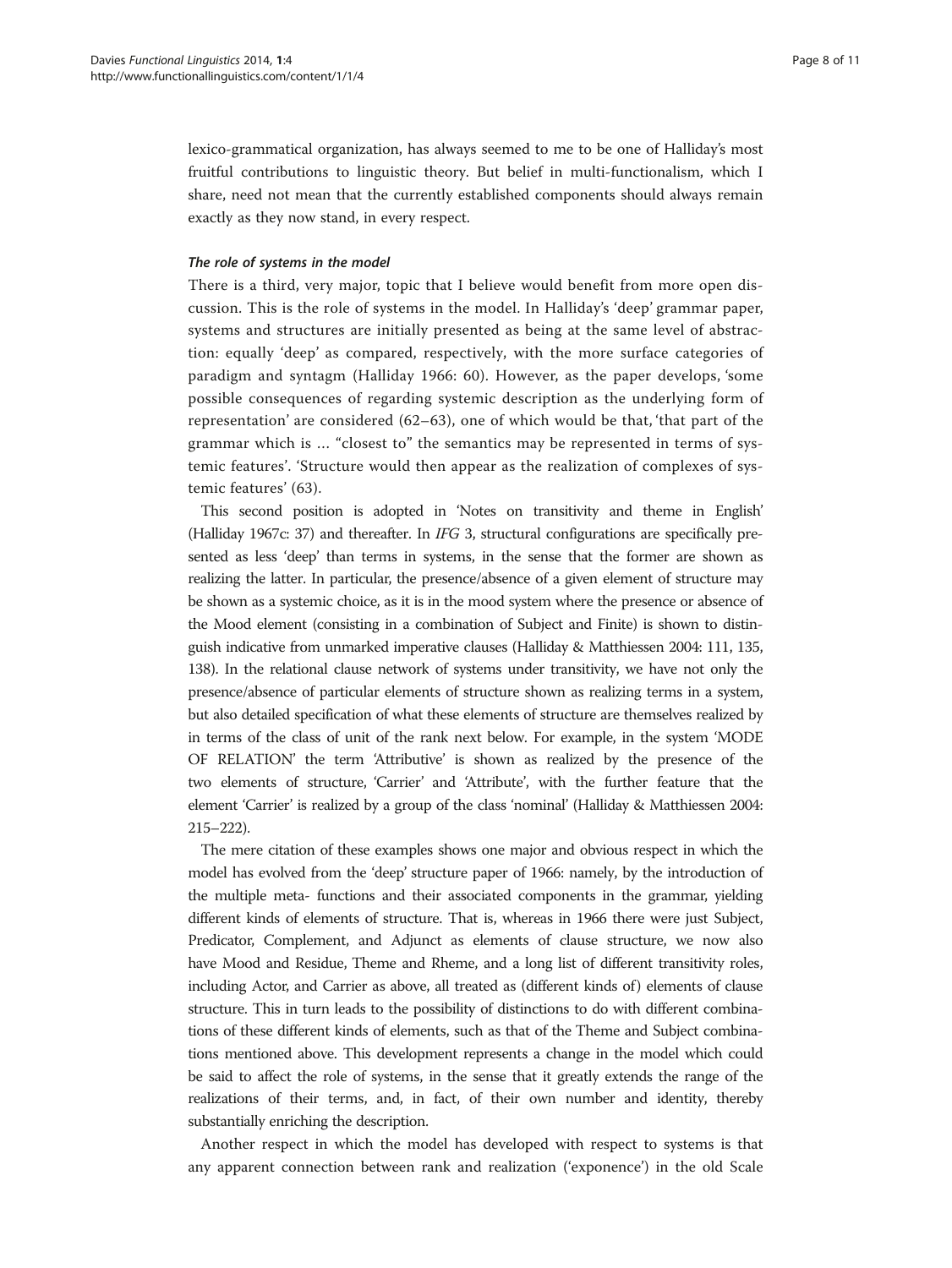and Category model has been largely severed. That is, whereas in the latter a term in a system operating in the environment of an element of structure in a unit of clause rank was realized by a class of unit of the rank next below (group), we now have, mainly, a term in a system operating at clause rank realized by a type of clause, defined in terms of its own internal structural configuration. For example, the presence/absence of a given element of clause structure yields two different structural types of clause: no change of rank is involved. This development is not yet entirely consistently applied, however, as in the instance mentioned above, which allows a mixture. There the term in system, 'Attributive', is shown to be realized by the presence of two elements of clause structure ('Attribute' and 'Carrier') and also by a particular form of further realization of one of them. The Carrier element must itself be realized by a particular class of the unit next below on the rank scale, the nominal class of group.

This part of the realization statement for 'Attributive' appears to revert to the earlier Scale and Category model.

Both these kinds of development in the way systems are used in the model are significant in terms of the different descriptions that can be generated and probably deserve to be argued through in the literature more fully and explicitly.

# Directions of future research in SFL

The theme of ISFC40 was 'broadening the path', and this is certainly what has come about in SFL in the last half century. In the course of this happening, the nature of the approach has changed quite substantially: from an approach to language that centered essentially on the analysis of the lexico- grammar, to one which is very much wider and includes the study of non-linguistic phenomena. In this way, SFL is en route to becoming what physicists call a 'toe' (a theory of everything) - something which I believe can bring dangers of its own.

This leads me to the issue of where the greater theoretical effort in terms of the SFL model should be directed from now on: should it be in the direction of greater 'explanatory adequacy' to adopt Chomsky's term; or should it be in the direction of attempting to extend the model to account for further different types of phenomena? This is probably the greatest general question about future theoretical developments in the model.

One of the greatest strengths of SFL has been, and is, what Chomsky called 'descriptive adequacy'. The large, and growing, body of work involving the application of SFL in the analysis of texts in different languages, registers and styles may well exceed, both in amount and variety, that done in any other linguistic model. Some may feel that this demonstrated descriptive adequacy of the current model is enough, and that further theoretical debate is not necessary; but I am not sure that I would agree. I believe there are remaining challenges to do with explanatory adequacy; and that this matters.

SFL has to be seen both in relation to other functional grammars and in relation to the body of formalist approaches that are related in some degree to Chomsky's work. We are fortunate in having an account of the former in Chris Butler's ([2003](#page-9-0)) two volume comparative study of three functional grammars. But, in my view, the latter, more vexed, topic of the relation of SFL to formalist approaches is the area in which theoretical advances in this new millennium most need to be made.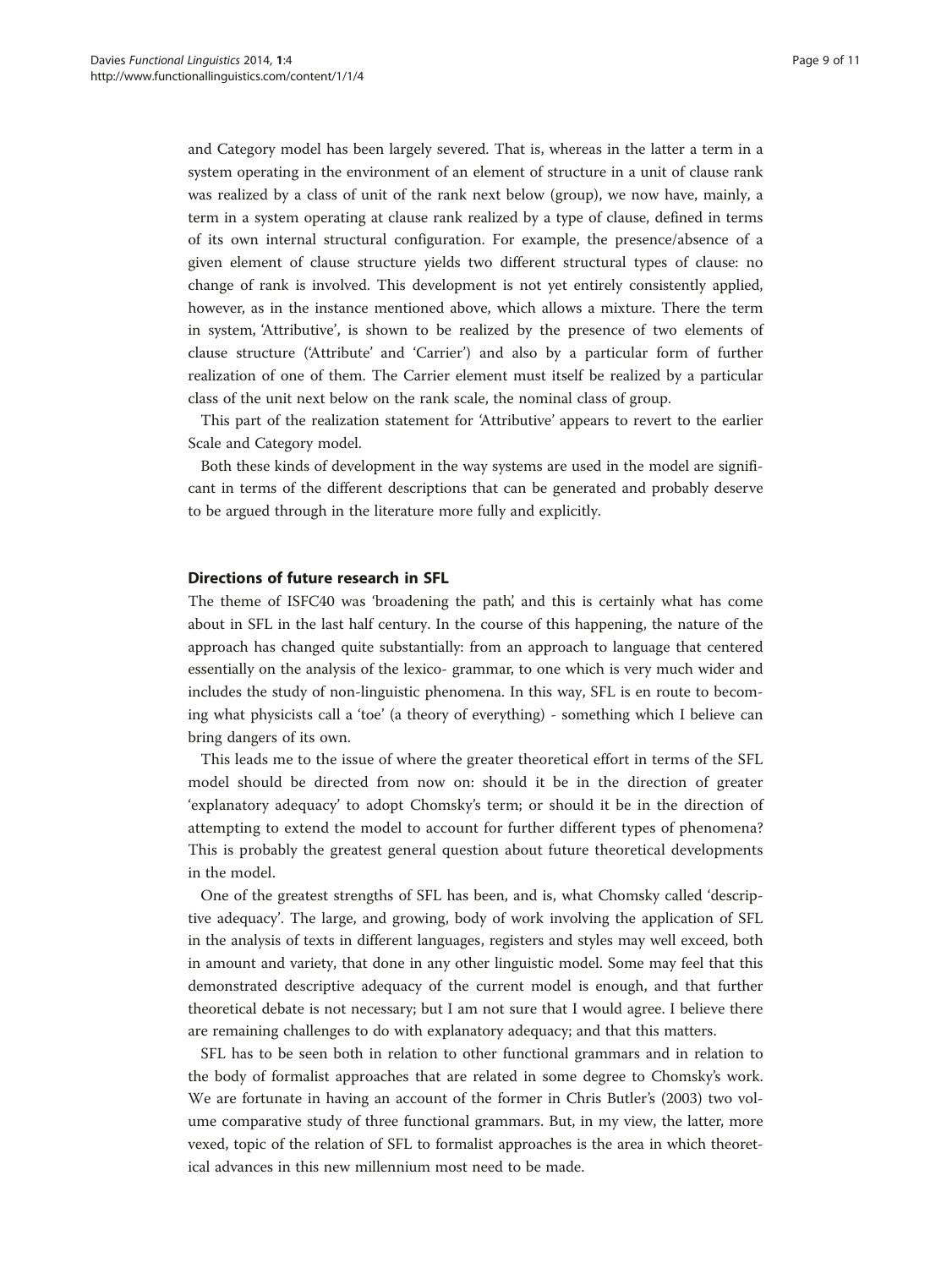# <span id="page-9-0"></span>Conclusion

I will end with three questions which I believe should be discussed within SFL in the coming years, if only ultimately to give a full defence of the current status quo. The first is the nature of the interface between the lexico-grammar and discourse. If we want neither discourse categories imposed on the grammar, nor grammatical categories imposed on discourse, what is the nature of this 'change of gear'? The second is the number and identity of the meta-functions and associated components of the grammar. For example, is a 'logical component' either justified or necessary? Thirdly, I would like to see SFL discussing rigorously how systems relate to structures and making fully explicit just what it is of value that systems add to the model. Chomsky dismissed them as merely a taxonomic device. In exactly what terms can SFL theory refute this criticism and conclusively justify their use?

With these enquiries for the future I will end this outline of some of the very considerable amount of work in the past. But whatever remains for further discussion and development, no-one can be in any doubt of the towering, and continuing, achievements of the man who began this model and has sustained it through nearly sixty years: Michael Halliday. To him, all of us who have worked within or alongside this framework owe a very substantial debt; and that is something which I personally find pleasure in acknowledging with gratitude.

#### Abbreviations

ISFC40: Fortieth International Systemic Functional Congress; SFL: Systemic functional linguistics; T-G: Transformational-Generative (Grammar); IFG: Introduction to functional grammar.

#### Competing interests

The author declares that she has no competing interests.

#### Authors' information

Eirian Davies has spent most of her academic life in the University of London, UK, with five years at Cardiff University and one, with the help of a Fulbright award, at the University of Minnesota, USA. In the early days of Systemic Functional Linguistics, she worked first under the direction of Basil Bernstein at the London University Institute of Education and then under the direction of Michael Halliday as a research assistant at University College London. She was one of Professor Halliday's post-graduate research students there, later obtaining her PhD in Linguistics under his supervision. Now retired, she has subsequently held posts in departments of English in London University, at Bedford College and Royal Holloway, and is currently writing a book for De Gruyter ('Elements of English Functional Grammar') developing the theoretical approach mentioned under 'standpoint of author', above.

#### Acknowledgements

I would like to thank Ruqaiya Hasan, both for her initial encouragement on hearing this paper and for her subsequent helpful comments. I would also like to thank anonymous referees for useful suggestions for improvements. Any remaining mistakes, omissions or misconceptions are entirely my own responsibility.

#### Received: 1 October 2013 Accepted: 5 November 2013 Published: 10 April 2014

#### References

Butler, CS. 2003. Structure and Function: A Guide to Three Major Structural-Functional Theories. Part 1, Approaches to the simplex clause; Part 2, From clause to discourse and beyond. Amsterdam & Philadelphia: John Benjamins.

Davies, EC. 1967. Some notes on English clause types. Transactions of the Philological Society 1967:1–31.

Davies, E. 1968a. Aspects of General Linguistics. Programme in Linguistics and English Teaching, Paper 8. London & Harlow: Communication Research Centre, UCL and Longman Green.

Davies, E. 1968b. Elements of English clause structure. Programme in Linguistics and English Teaching, Paper 10. London & Harlow: Communication Research Centre, UCL and Longman Green.

Davies, EC. 1979. On the semantics of syntax: mood and condition in English. London: Croom Helm.

Davies, EC. 1985. On Types of Meaningfulness in Discourse. In Systemic Perspectives on Discourse Volume 1 (Advances in Discourse Processes, XV), ed. James D. Benson and William S. Greaves, 229–247. Norwood, New Jersey: Ablex.

Davies, E. 1988a. On different possibilities in the syntax of English. In Linguistics in a Systemic Perspective (Current Issues in Linguistic Theory, 39), ed. James D. Benson, Michael J. Cummings, and William S. Greaves, 155–184. Amsterdam/Philadelphia: John Benjamins.

Davies, EC. 1988b. English Questions. In Pragmatics, Discourse and Text: Some Systemically- inspired Approaches, ed. Erich H. Steiner and Robert Veltman, 28–45. London: Pinter.